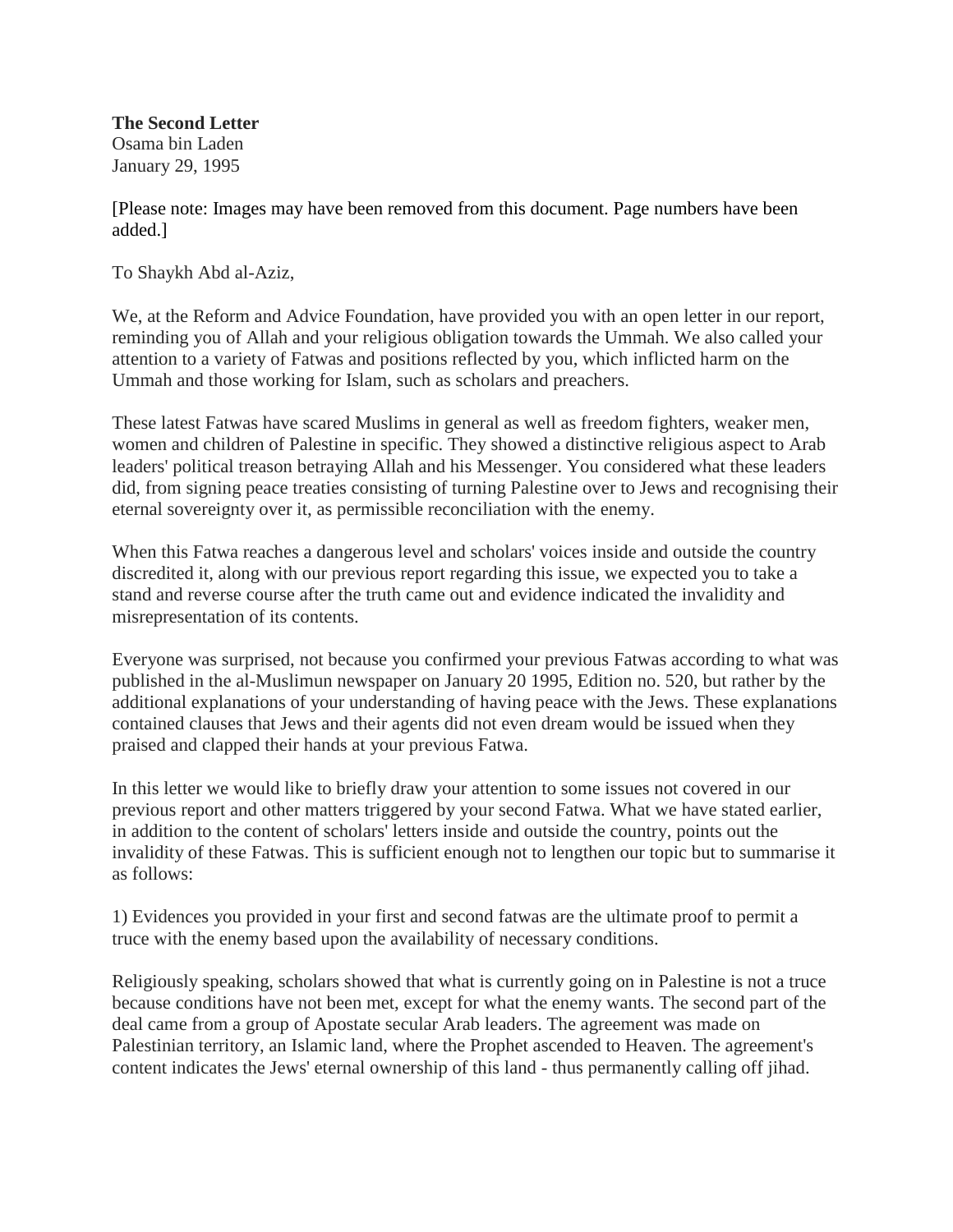Since the agreement was based on an invalidity, it means that any agreement of ownership of any part of Islamic land is void, knowing full well that the so-called "Peace" is invalid in its entirety.

Strange is your description of the president of the so-called *Palestinian National Authority* and his secularists group as being "in charge of Muslim affairs in Palestine." For this reason, it has to honour its obligations and treaties with the enemy. It is known that Fatwas from scholars indicate that secularism amounts to atheism; you were among those who called for it on many occasions. Those individuals never did conceal their secular ideology, whether in their actions, sayings or writings. How can this be right in light of how they describe themselves as being in charge of "Muslim affairs in Palestine"?

2) This Fatwa's claim of Muslims' weakness and inability to fight Jews is invalid, because on the one hand subject experts did not issue it. Whoever is not knowledgeable in these matters does not have the right to arbitrate, even if he is correct. On the other hand, it does not make sense; who among these these experts said that more than a billion Muslims who own the largest natural resources in the world with strategic locations are unable to defeat five million Jews in Palestine?

Today, the Muslims' ailment is not military weakness or financial poverty, but rather their leaders' betrayal, regimes' failures and scholars' acceptance of current situations and befriending bad leaders. The Islamic nation does not have a shortage money, manpower or equipment. It did not win its historic wars based on that; but it is missing scholars such as [Bin Taymiyah](http://en.wikipedia.org/wiki/Ibn_Taymiyah) and leaders like [Salah al-Din,](http://en.wikipedia.org/wiki/Saladin) may God have mercy on their souls.

The heroic operations conducted by young Palestinians confirm this theory. It has created fear and inflicted harm on the enemy. What would it be like if the nation's efforts were geared towards this objective?

3) Regarding your statement about having peace with the Jews, including an exchange of diplomatic representations and economic cooperation; this contradicts what you declared when you said that Jewish ownership of Palestine is a "temporary one". According to international law, a diplomatic exchange, which "peace" includes, is considered to be a legitimate representation forbidding one country from intervening in another country's internal affairs, which could undermine its sovereignty and total control of its territories.

Jews never dreamed of invading the Islamic nation nor exploiting its resources more than what you have provided them by giving religious consent to establish embassies, Islamic commercial centres in front of their embassies, espionage centres and launching immorality and ideologies. This is a necessary step leading to the establishmenbt of Greater Israel, extending from the [Nile](http://en.wikipedia.org/wiki/Nile) to the [Euphrates](http://en.wikipedia.org/wiki/Euphrates) and through large portions of the Arabian peninsula.

4) According to this alleged peace, you stated that Jews ownership of Palestine is a "temporary one", which contradicts reality. Most of these treaties' clauses including the Camp David Accord with Egypt, Gaza and Jericho Accords with Palestine, Liberation Organisation and Wadi 'Araba's Accord with Jordan, indicate an eternal ownership. Most of these accords were the ones that called for a return of what was occupied in Palestine during the [1967 war](http://en.wikipedia.org/wiki/1967_War) in return for Arab relinquishment of what was occupied during the 1948 war. This is what they mean by "land for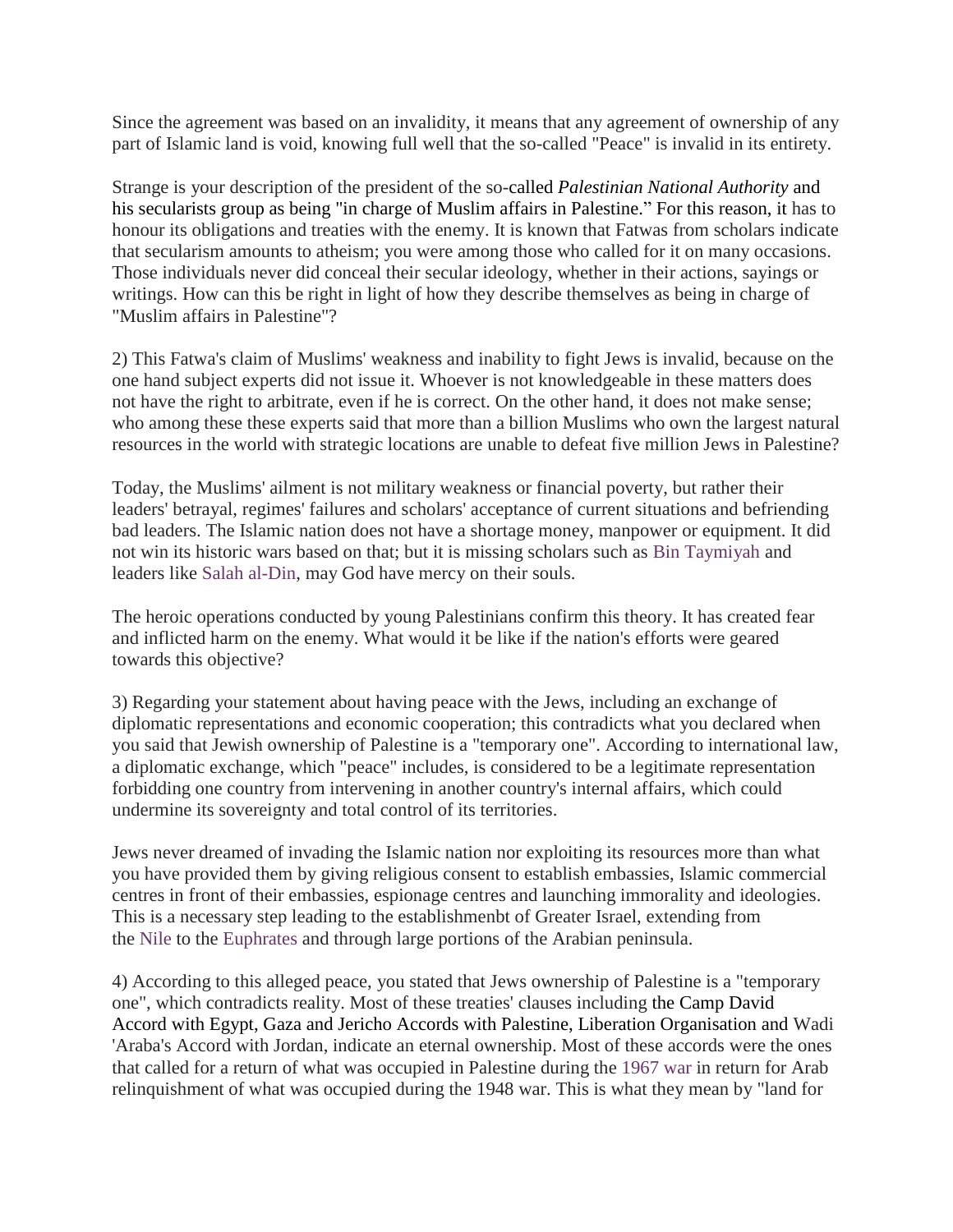peace". Let us assume that Jews give up what they occupied in 1967, which is unlikely because they insist that Jerusalem, occupied in 1967, is their eternal capital. Under what authority can they insist on having what was occupied in 1948, knowing that any agreement for which Muslims give up land is invalid?

If you want to confirm this, you can review all accords; then you will know what you are talking about. It is a direct knowledge of Jewish eternal sovereignty over what was occupied in 1948. Without such recognition, Jews would not have land; hence no country with which to reconcile, have diplomatic exchange, commercial cooperation and other things that you said were permissable. It is known that any so-called Israeli land was either occupied in 1948 or 1967. It does not possess any additional land. So how could it be stated that their land ownership is temporary knowing that all parties describe what is going on as "total and eteranal peace"?

The Ummah in general, and Palestinian people specifically, were expecting you to honour your religious duties by instigating jihad and supporting members and groups behind it. They did not expect you to announce such a Fatwa that accuses freedom fighters of a sin for wanting to liberate Jerusalem and Palestine. You accused them because they conducted jihad operations against Jews breaching the Gaza and Jericho Accords signed by "The Governor of Muslim Affairs in Palestine" as you claimed. Breaching such an accord signed by the governor would be prohibited.

This Fatwa has frustrated those who provided their sons, brothers and husbands as martyrs for Allah's sake to liberate Jerusalem and Palestine. According to this Fatwa, these individuals died as sinners since they breached an Accord signed by "The Governor of Muslim Affairs in Palestine". That is what your Fatwa meant. Are you aware of what you are saying? Or are you saying about Allah what you do not know? If you happen not to know, that is a problem. However, if you knew, it is even worse.

5) What is frightening is not this Fatwa's issuance, but rather the procedural basis that you followed in such issuance. What distinguishes these Fatwas is the following:

1) It starts with the principle of conforming with leaders in their policies and approving their behaviour.

2) For this reason, truth gets twisted to meet these wishes

3) If it is not appropriate, leaders would find a way around it

4) It is prohibited to issue a Fatwa based on lack of knowledge

5) In response to leaders' ever-changing desires, this Fatwa is characterised by contradiction and opposition

We have stated examples in our previous letter that confirm what we are saying.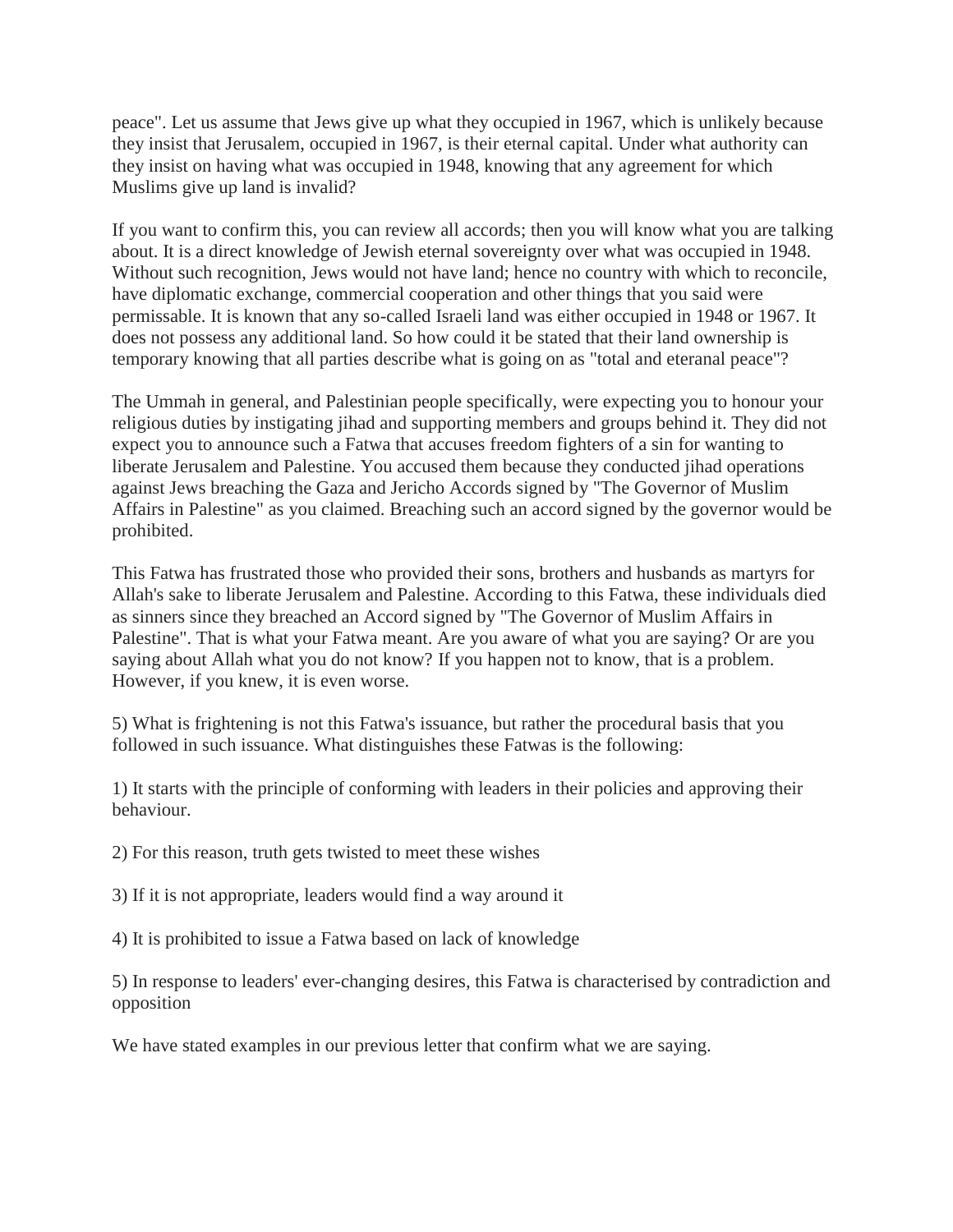This method is invalid because the issuance of a Fatwa is based on aspiration. As Bin al-Qa'im said, God bless his soul, and as judge Abu al-Walid al-Baji noted to his friend about some people during his time who claimed credit for issuing Fatwas, "If something good comes from it, he would claim to have issued the Fatwa. This is not acceptable. This is not acceptable as agreed upon by those who specialise in this area."

If this were the judgment of those who choose what serves their needs, what would it be like for those who make up Fatwas that oppose that what scholars have agreed upon?

The purpose of this critique is to show mistakes to be avoided. This is the scholars' right approach. Imam al-Nawawi says "Show what is preferable, discredit what is not right, falsify what has already been and exaggerated in discrediting its author. I mean to warn against deception."

We are warning the Ummah of the danger of such discredited Fatwas that do not meet the requirements. We are asking the Ummah to go back to Fatwas that have been approved by those who combined religious knowledge with current affairs, who believe in the word of Allah and who did the right thing and did not fear anyone by not speaking out. The regime became uncomfortable with them. It put them in jails, expelled them from their jobs and banned them from voicing their concerns.

We are calling on you to stay away from those corrupt leaders who used you for their own purposes, against preachers and reformists. We are making you fear with what Allah has frightened his most preferred creatures and his last messenger when he said "And their purpose was to tempt thee away from that which he has revealed unto thee, to substitute in our name something quite different in that case, behold! they would certainly have made thee their friend! And had we not given thee strength, thou wouldst nearly have inclined to them a little. In that case we would have never made thee taste a double portion of punishment in this life, and an equal portion in death: and moreover, thouse wouldst have found none to help thee against us!"

If this threatening language was from God to his most preferred creature so he would not befriend them, even a little bit, what will it be like for the one who befriends them a lot?

We also remind you of those of whom Allah says, "They may bear on the day of judgment, their own burdens in full, and also some of the burdens of those who are without knowledge, those whom they mislead. Alas, how grievous the burdens they will bear!"

Despite the seriousness of this issue, the Ummah began to move away from these Fatwas that you issued as many voices of condemnation and refusal rose against them, inside and outside. Trust has been put upon those scholars and preachers, those behind bars, upon whom these Fatwas have inflicted harm for speaking out against them, such as Shaykh Salman al-'Awdah, Shaykh Safar al-Hawali and their brothers, may Allah relieve them.

This disinterest in your Fatwas, even of people less dangerously misguided, does not excuse you from the responsibility that has been put upon you to speak the truth.